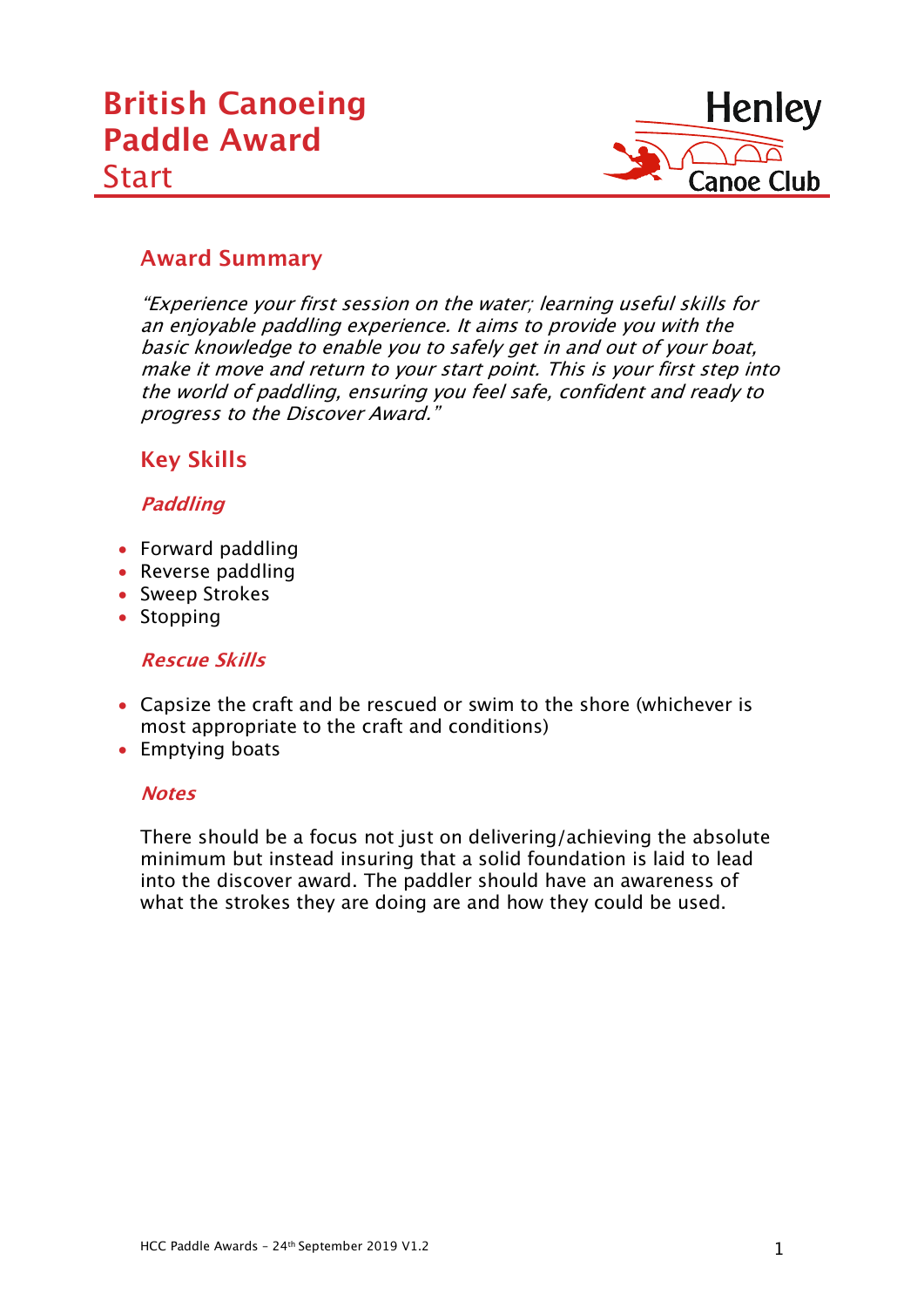

## **Award Summary**

"Your Discover Award allows you to develop your decision making and practical skills for a fun and safe time on the water, taking you on the next steps towards becoming a proficient and independent paddler. Learn how to choose and effectively use equipment, whilst developing an understanding of the factors which affect your paddling; giving you the confidence to progress to making your own choices with the Explore Award."

# **Key Skills**

## **Paddling**

- Efficient forward and reverse paddling
- Sweep Stroke
- Draw Stroke
- Sculling Draw
- Stern Rudder
- Low brace

#### **Rescue Skills**

- Capsize, swim and self-rescue
- Rescue a capsized paddler
- All in rescue

## **Safety, Leadership & Group Skills**

- Personal risk management i.e. appropriate kit, environmental considerations (weather), risk identification, access and egress, licensing, first
- Awareness of others

#### **Notes**

On completing Discover, the paddler should be reasonably confident paddling as part of a group and feel fully in control of their chosen craft.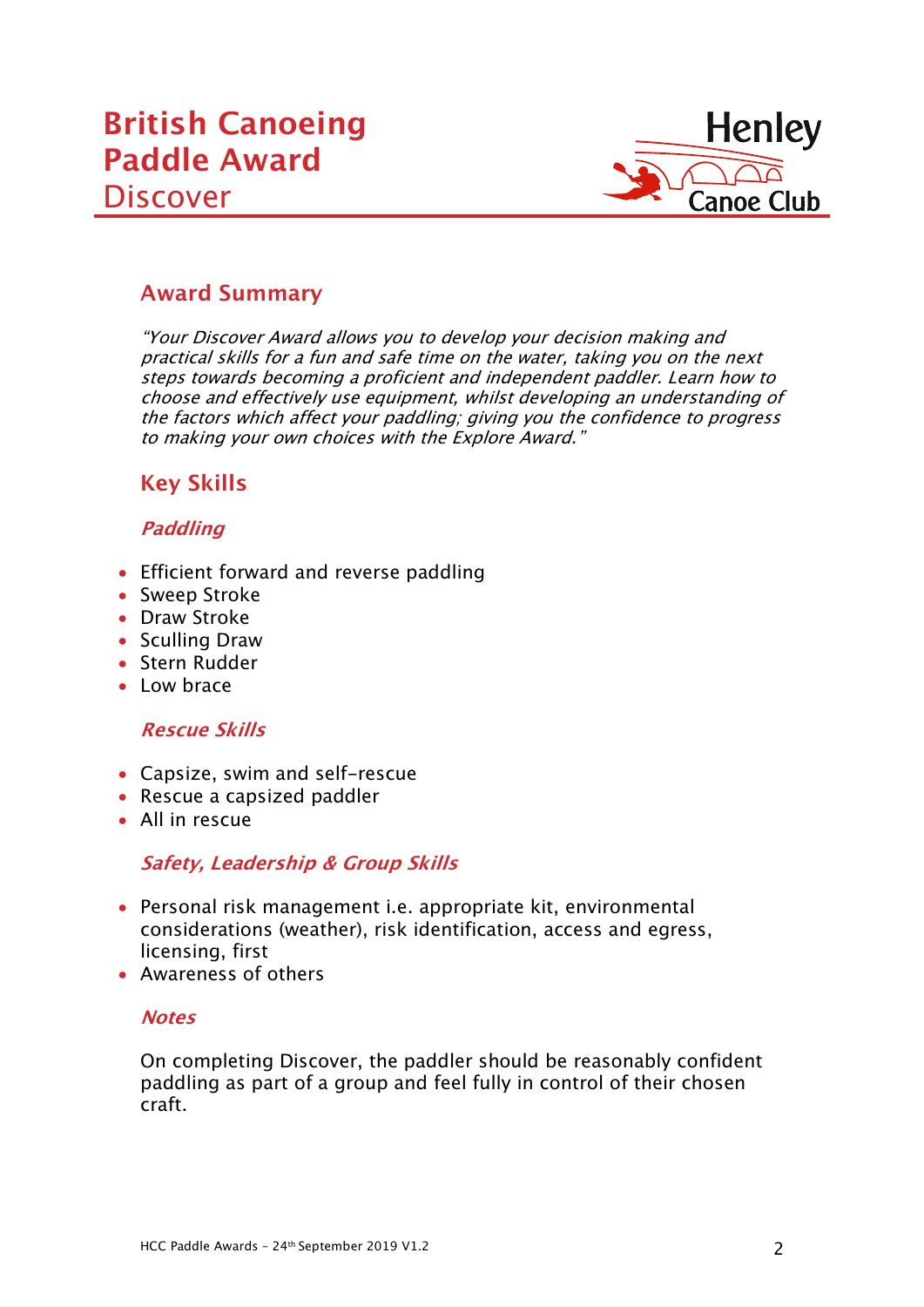# **British Canoeing Paddle Award** Explore – Whitewater Basics



## **Award Summary**

"Your Explore Award gives you ownership; allowing you to choose where you move next in the world of paddlesport. Working with a coach you will be able to develop a programme that suits what you need. Learning to make confident choices with this individualised approach. Recognising your ability to independently paddle your chosen craft in a sheltered water environment."

# **Key Skills**

## **Paddling**

- Efficient forward paddling
- Moving sideways on the move
- Supporting
- High brace
- Sculling for Support
- Rolling
- Breaking in and out
- Ferry gliding
- Maintaining direction
- Changing direction
- Reverse paddling and stopping
- Surf 1ft wave

#### **Rescue Skills**

The emphasis for the candidate is that they can be an effective member of a group. This would include that they can look after themselves and others while paddling white water (candidates to act as the rescuer, and be rescued):

- Use of tape and karabiner
- Eskimo rescue
- Throwline rescue
- Capsize, swim and self-rescue
- Rescue a capsized, swimming paddler and their equipment

#### **Notes**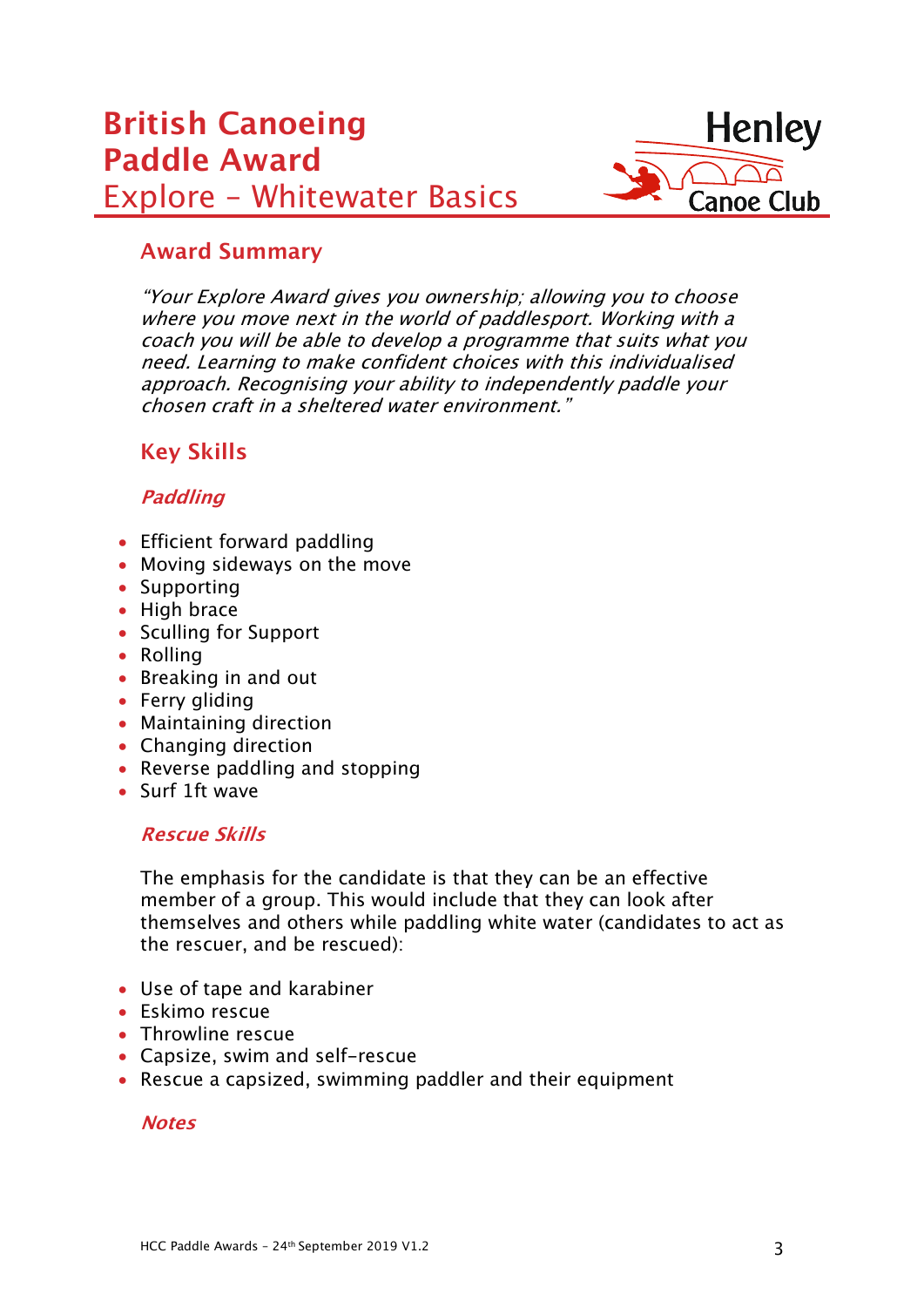The intention should be to teach the principles of the above skills in context as far as possible, taking into account the paddler's aspirations. The baseline for those wishing to attend white water trips.